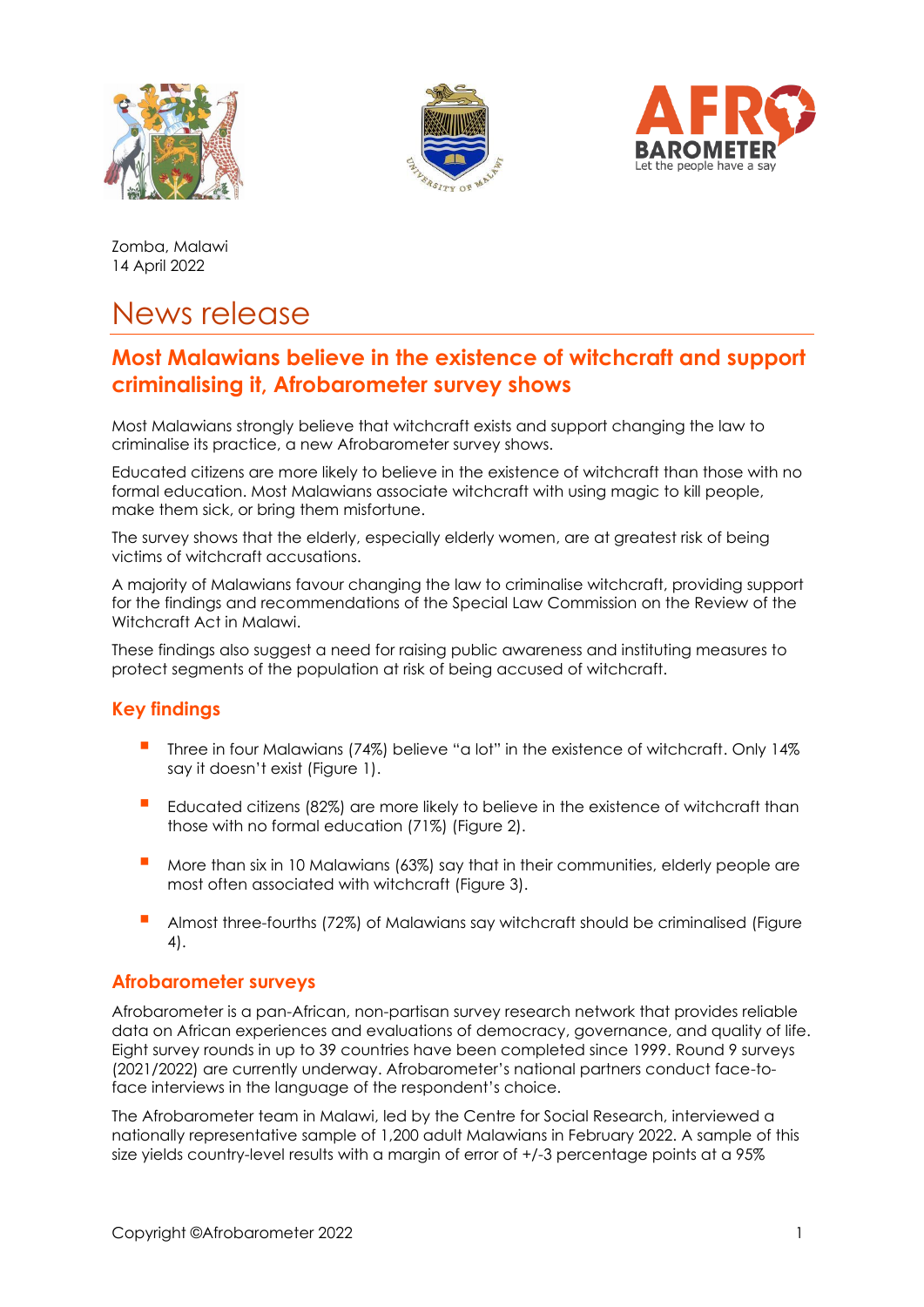

confidence level. Previous surveys were conducted in Malawi in 1999, 2003, 2005, 2008, 2012, 2014, 2017, and 2019.

# **Charts**



#### **Figure 1: Belief in the existence of witchcraft** | Malawi | 2022

*Respondents were asked: Please tell me, how much, if at all, do you believe that witchcraft exists?*





*Respondents were asked: Please tell me, how much, if at all, do you believe that witchcraft exists? (% who say "somewhat" or "a lot")*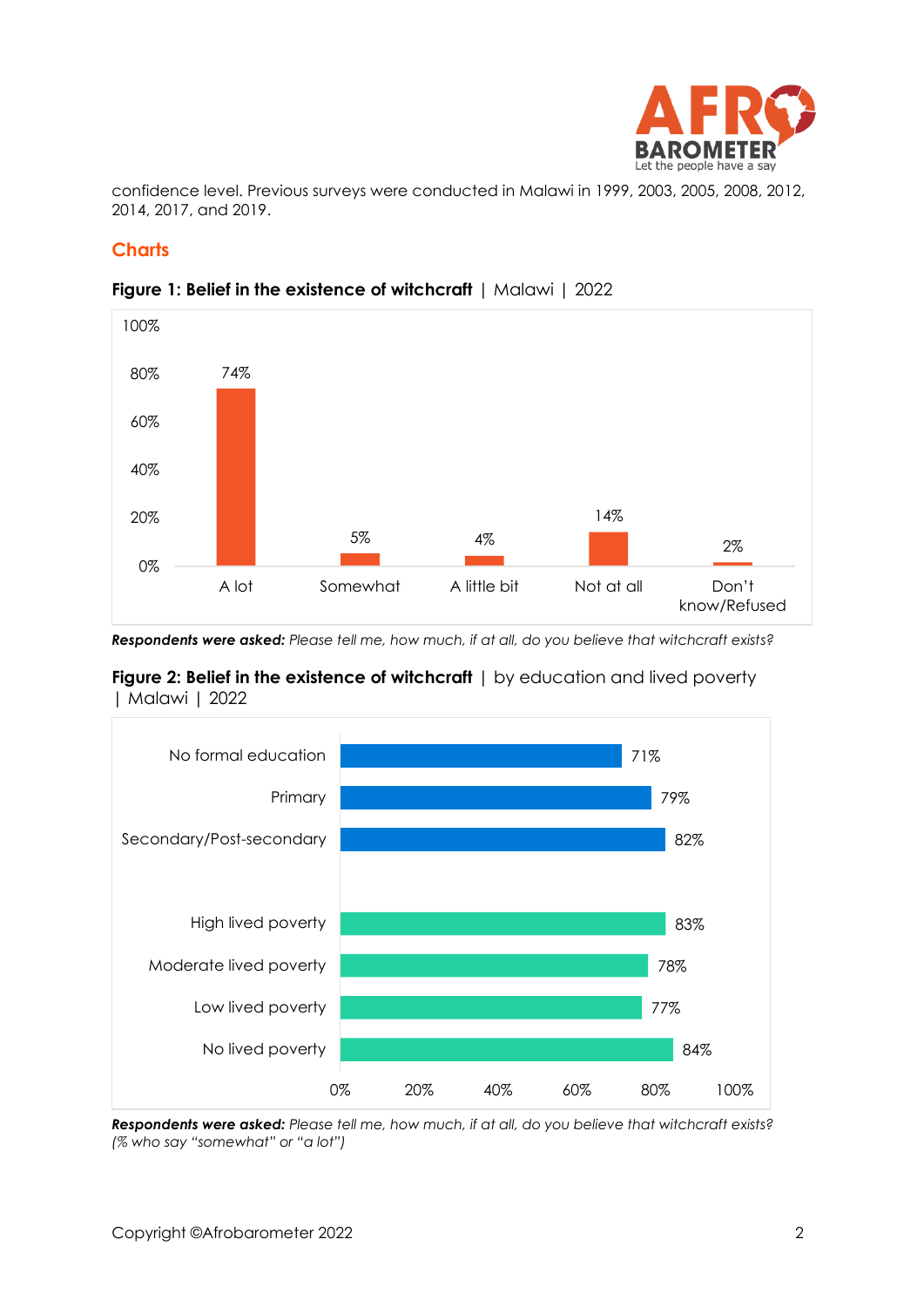



**Figure 3: Type of people most associated with witchcraft** | Malawi | 2022

*Respondents were asked: In your community, which type of people are most associated with witchcraft?*



### **Figure 4: Should witchcraft be criminalised?** | Malawi | 2022

*Respondents were asked: Which of the following statements is closest to your view?* 

*Statement 1: The current laws that do not recognise witchcraft have served the country well and should be maintained.*

*Statement 2: The laws of our country should be changed to recognise and criminalise witchcraft.*